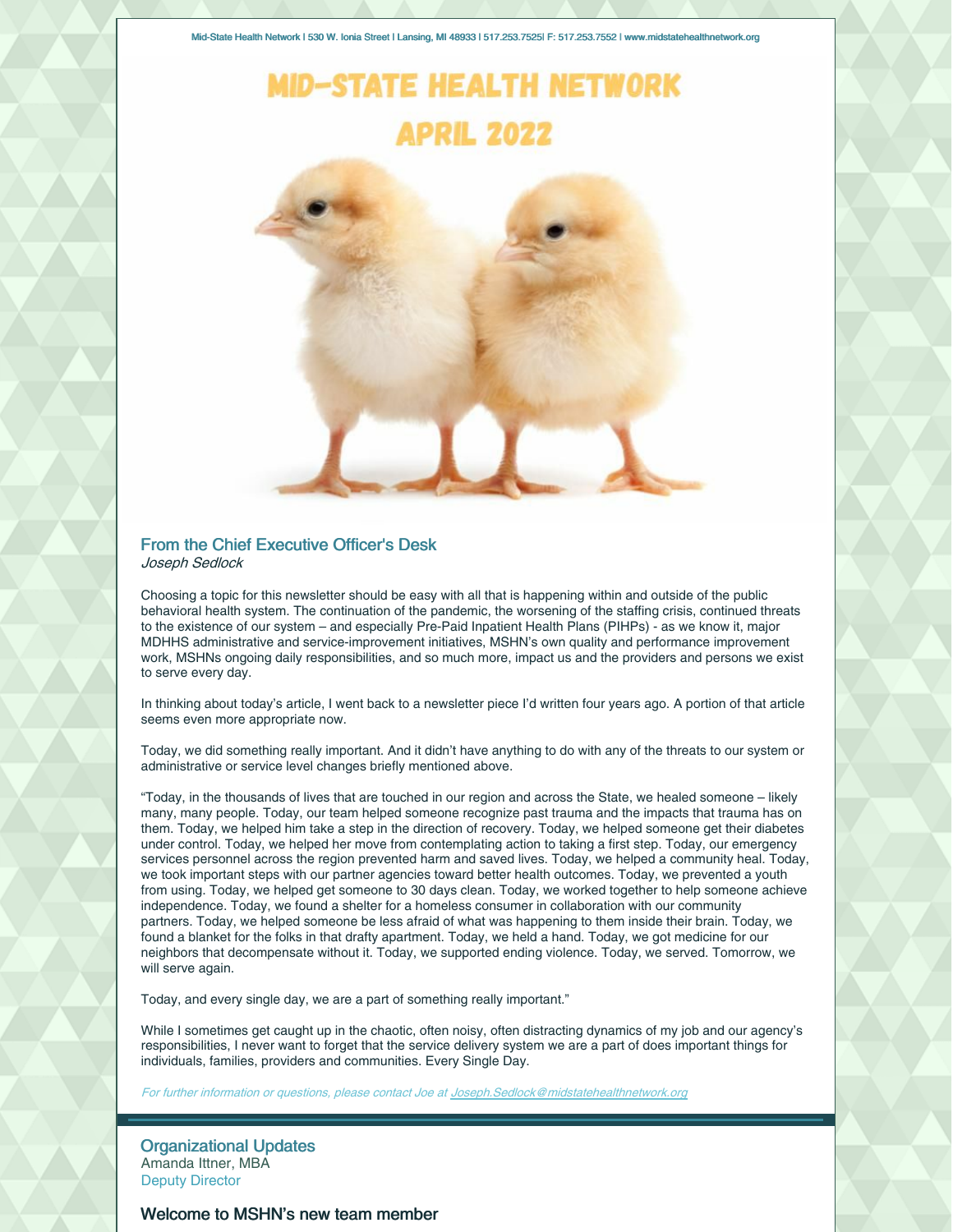MSHN is pleased to announce that Jill Woodworth-Lackie has accepted the position of Waiver Assistant effective, April 4, 2022. Jill comes to us with many years of experience working as the Site Lead and Referral Specialist at Capital Internal Medicine Associates.

Ron Meyer has accepted the transfer from the Waiver Coordinator position to the Information Technology Department to fulfill the role of the Data and Report Coordinator effective March 21, 2022. Please join me in welcoming Jill and congratulating Ron on his new position.

Mid-State Health Network is still looking for qualified candidates to fill the Office Assistant and Waiver Coordinator positions. Job Descriptions are located on MSHN's website at: [https://midstatehealthnetwork.org/stakeholders](https://midstatehealthnetwork.org/stakeholders-resources/about-us/Careers)resources/about-us/Careers.

To apply, please send cover letter and resume to [amanda.ittner@midstatehealthnetwork.org](mailto:amanda.ittner@midstatehealthnetwork.org).

## MDHHS Issues 2021 External Quality Review Report on PIHPs

Michigan Department of Health and Human Services (MDHHS) contracted with Health Services Advisory Group, Inc. (HSAG) as its External Quality Review organization (as required by Managed Care Rules) to conduct annual assessments consistent with Centers for Medicare & Medicaid Service requirements.

MSHN, along with the other nine PIHPs, received reviews in three areas: Validation of Performance Improvement Projects (PIP), Performance Measure Validation (PMV), and Compliance. The report provides a summary of the performance across all 10 PIHPs. The report includes details regarding each PIHPs performance, strengths, weaknesses, and recommendations. In addition, it also includes state-wide recommendations for consideration by MDHHS.

MSHN results as compared to other PIHPs indicate the following:

- PIP: 100% Met Compliance (one of 2 PIHPs receiving 100%)
- PMV: Received best performing in Medicaid Recipients receiving services at 7.8%; with 9 of the other 10 measures meeting state benchmarks.
- Compliance: Score of 85% compliance, exceeding the overall PIHP score of 83% and was the 3<sup>rd</sup> highest.

The full report can be found on our MSHN website at [https://midstatehealthnetwork.org/PIHP](https://midstatehealthnetwork.org/application/files/3216/4848/9266/MI2021_PIHP_EQR-TR_Report_F1.pdf) EQR and on MDHHS website at: [https://www.michigan.gov/PIHP](https://nam11.safelinks.protection.outlook.com/?url=https%3A%2F%2Fwww.michigan.gov%2Fmdhhs%2F0%2C5885%2C7-339-71550_2941_4868_4902-231128--%2C00.html&data=04%7C01%7C%7Cb84e2b6460e04f0aca9708da10c0c793%7C843a070b9fc1420ea2dee05952409d46%7C0%7C0%7C637840717950321446%7CUnknown%7CTWFpbGZsb3d8eyJWIjoiMC4wLjAwMDAiLCJQIjoiV2luMzIiLCJBTiI6Ik1haWwiLCJXVCI6Mn0%3D%7C3000&sdata=7GJn53jhmGBQmxpTUgDVBZMv2Gxn4Ss1fPLQVJzoVhI%3D&reserved=0) EQR.

For further information or questions, please contact Amanda at [Amanda.Ittner@midstatehealthnetwork.org](mailto:amanda.ittner@midstatehealthnetwork.org)

#### Information Technology Steve Grulke

Chief Information Officer

The Information Technology department is investing some additional focus on cybersecurity. The current [environment](https://www.whitehouse.gov/briefing-room/statements-releases/2022/03/21/statement-by-president-biden-on-our-nations-cybersecurity/?utm_medium=email&_hsmi=207606519&_hsenc=p2ANqtz-8SmHYfOEaec9vW5Gu3dR7XNXotuZiKVrXzsl-II7jvhA9Meketly2PvoMKuoG3tw65S4f0HjAamC5zG0J_9rNJRd2nA0xokdKV7FM72O3SOwCkadY&utm_content=207606519&utm_source=hs_email) with the war in Ukraine, has caused a heightened awareness to Russian cyber threats. The White House issued a statement on March 21, 2022, reiterating that there is a clear and present danger of cyberattacks against the United States critical infrastructure and technologies upon which our modern economy is built. Providence, as MSHN's technology partner, has been on high alert since before the invasion of Ukraine began and are working hard to identify and close any cybersecurity gaps in MSHN's environments.

MSHN staff, with the help of Providence Consulting Group, recently conducted a security risk assessment from the National Institute of Standards and Technology (NIST) on our internal processes. The results of the assessment will provide insight into areas where MSHN may need to focus additional efforts to ensure a continued secure environment. Actions may include updates to the Information Technology plan, policies, procedures and possibly adding hardware, software, and services to strengthen our defenses against cyber threats.

For further information or questions, please contact Steve at [Steve.Grulke@midstatehealthnetwork.org](mailto:steve.grulke@midstatehealthnetwork.org)

## Finance

Leslie Thomas, MBA, CPA Chief Financial Officer

MSHN submitted all final Fiscal Year (FY) 2021 fiscal reports by the Michigan Department of Health and Human Services (MDHHS) due date of February 28, 2022: The most significant reports include the following:

- 1. Financial Status Report (FSR) a compilation of regional Medicaid and Healthy Michigan Program (HMP) revenue and expense information. The report serves as the basis for cost settlement between MSHN and MDHHS as well as MSHN and its CMHSPs. MSHN earned the full savings amount totaling \$50.5 M which is 7.5% of revenue while lapsing approximately \$19.8 M back to MDHHS. In addition, the region's Internal Service Fund reached the maximum allowable amount of 7.5%. In total MSHN ended FY 2021 with more than \$100 M available for risk management.
- 2. Encounter Quality Initiative (EQI) summarizes Medicaid and Healthy Michigan expense totals for MSHN and CMHSPs by Common Procedural Terminology (CPT) and Healthcare Common Procedure Coding System (HCPCS). EQI format replaced the prior Utilization Net Costs reports beginning in FY 2021. The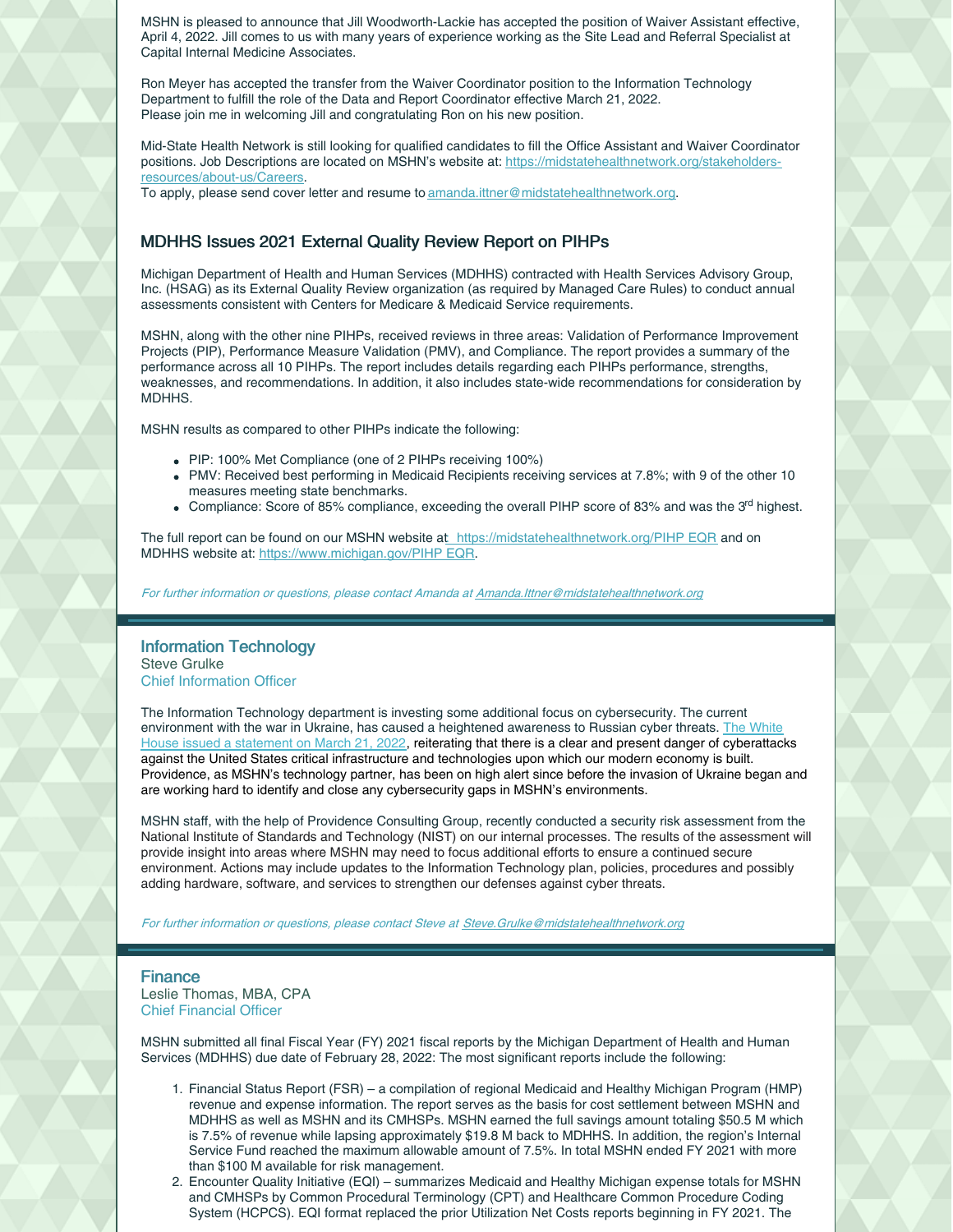- report is used by MDHHS for rate setting purposes. Since this report is new beginning in FY 2021, it may have more utility as it evolves in subsequent fiscal years.
- 3. Legislative Report Specific to Substance Use Disorder (SUD) and include detailed expense information by individual provider. The report illustrates the number of providers supported through all MSHNs SUD funding and specifies the expense related to block grant service categories such as Treatment, Women's Specialty and Prevention services.
- 4. Medical Loss Ratio (MLR) Calculates the percentage of revenue spent by the PIHP on claims and quality improvement. The federal threshold is 85% and MSHN has exceeded this number for every reporting cycle including FY 2021.

MDHHS has provided preliminary guidance on funding Certified Community Behavioral Health Centers (CCBHCs), however the State's reconciliation process is still evolving. MSHN has developed its own reconciliation process for funds sent to CCBHCs and have shared this information with The Right Door, Community Mental Health Authority of Clinton, Eaton and Ingham Counties, and Saginaw County Community Mental Health. It is important to establish regional consistency as we await final MDHHS guidance.

Lastly, Finance staff are currently engaged with Roslund Prestage & Company (RPC) for completion of MSHNs FY 2021 Compliance Examination.

For further information or questions, please contact Leslie at Leslie. Thomas@midstatehealthnetwork.org

## Behavioral Health

Todd Lewicki, PhD, LMSW, MBA Chief Behavioral Health Officer

## 1115 Pathway to Integration and SED Waiver

Over two years ago, the State of Michigan received approval from the Centers for Medicare and Medicaid Services (CMS) for use of an 1115 Demonstration Waiver ("1115"). The 1115 combined all services and eligible populations served through the 1915(b), 1915(i) and multiple 1915(c) waivers under a single waiver authority. More specifically, the Waiver for Children with Serious Emotional Disturbance (SEDW) is one such 1915(c) waiver. It is delivered to children with SED who also meet state child psychiatric hospital level of care. Moving the SEDW to the 1115 allowed the Michigan Department of Health and Human Services (MDHHS) to expand the enrollment cap (for those who meet eligibility criteria) and advance the use of needs-based eligibility criteria, going from a fee for service payment arrangement to Michigan's managed care payment structure, making it the responsibility of the Pre-Paid Inpatient Health Plans (PIHPs) to oversee.

The SEDW provides in-home services and supports to children with SED and their families. Most importantly, the SEDW offers enhancements and/or additions to Medicaid State Plan Services. Enhanced services include respite, community living supports, and therapeutic overnight camp. Many of the SEDW services are already available through the Medicaid state plan, however, the biggest difference comes from the fact that SEDW offers an enhanced service array where services can be provided more intensively through presumed eligibility due to already meeting clinical severity criteria (i.e., needs based). Remaining SEDW services include Family Home Care Training, Family Support and Training, Therapeutic Activities, Wraparound Services, Home Care Training, Non-Family, Choice Voucher, and Overnight Health & Safety Support.

There are essentially two pathways to the SEDW: traditional and DHHS Child Welfare Project. Traditional cases include children living with their legal parent/guardians and already have Medicaid and children living with their legal parent/guardians and do not have Medicaid. For the children without Medicaid the SEDW is a pathway to Medicaid eligibility. The second SEDW group, children who are a part of the DHHS Child Welfare Project, are children with an open foster care case through MDHHS or are children adopted out of the Michigan Child Welfare System. When Mid-State Health Network was given SEDW responsibility in Fiscal Year 2020, the regional SEDW census started at 85. The usage of the waiver peaked in October 2021 at 150 children, for an increase of 76%. Currently, the SEDW totals 125, or a 17% drop from the October high. As MSHN Community Mental Health Service Programs continue their work in addressing the increasing needs for family's access to higher intensity services, the SEDW is available to address those needs to focus on enhancing functioning and in reaching those in highest need.

For any questions, comments or concerns related to the above and/or MSHN Behavioral Health, please contact Todd at [Todd.Lewicki@midstatehealthnetwork.org](mailto:Todd.Lewicki@midstatehealthnetwork.org)

## Utilization Management & Care Coordination Skye Pletcher-Negrón, LPC, CAADC Director of Utilization and Care Management

## Looking Ahead: 2023-2024 Population Health & Integrated Care Initiatives

Over the next few months, MSHN will be reviewing and updating the current 2020-2022 MSHN Population Health and Integrated Care Plan to reflect our region's achievements over the past 2 years and set upcoming priorities and initiatives for 2023-2024. The Population Health & Integrated Care Plan complements and supports the MSHN Strategic Plan; while the Strategic Plan sets broad-level organizational priorities and goals, the Population Health and Integrated Care Plan is a detailed framework to help achieve those goals.

There are a number of areas in which our region has made excellent progress and we will continue to focus our efforts during 2023-2024, including but not limited to: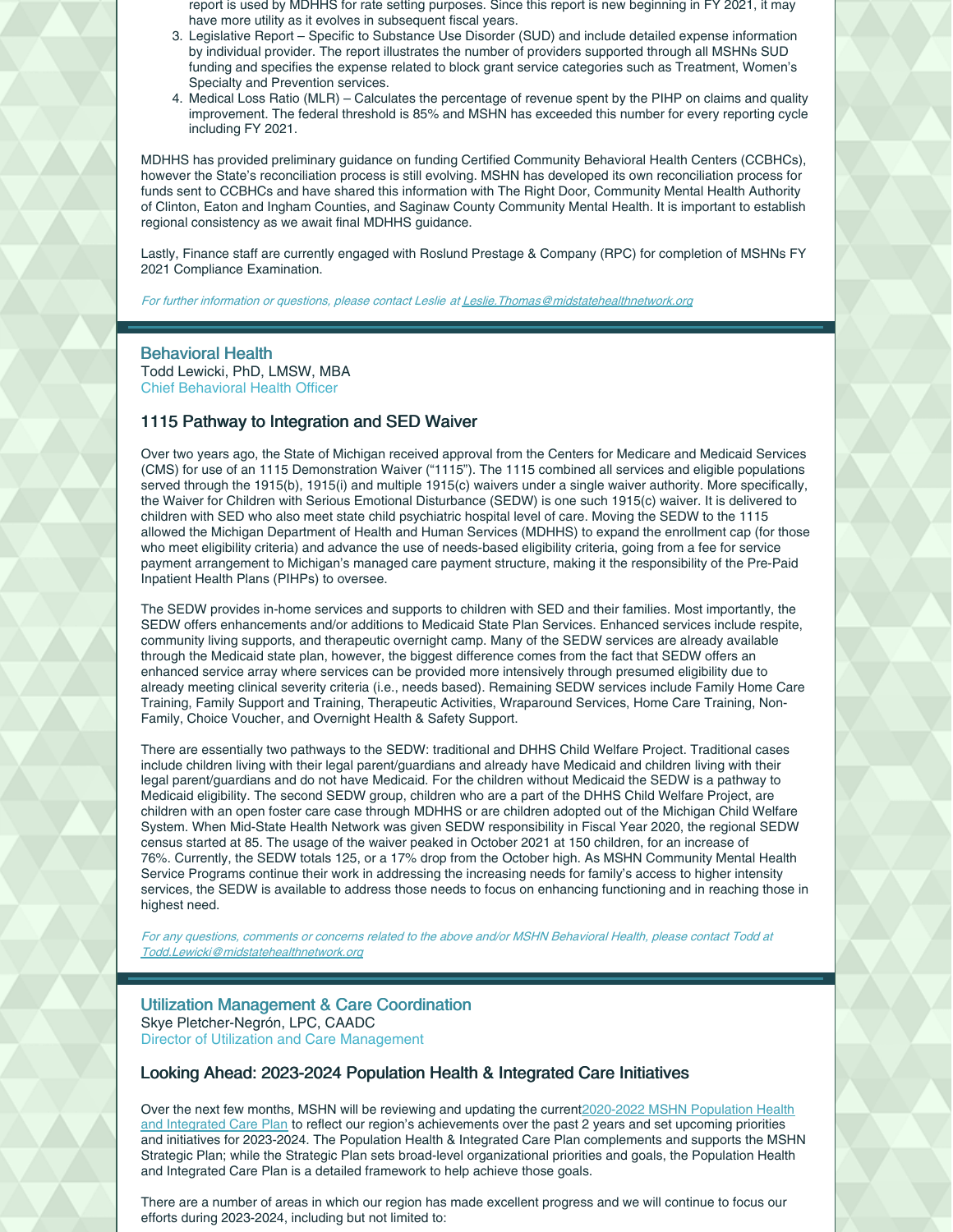- Continued implementation and expansion of integrated service delivery models, such as Certified Community Behavioral Health Clinics (CCBHCs), Behavioral Health Homes, and Opioid Health Homes.
	- Fiscal year (FY) 2022 Progress & Achievements: 6,241 individuals have thus far been engaged in CCBHCs in the MSHN region since the statewide implementation of CCBHCs on 10/1/2021. These numbers are expected to continue to grow steadily for the foreseeable future.
- Increased focus on initiatives to address Social Determinants of Health (SDOH), such as transportation and housing assistance.
	- 2020-2022 Progress & Achievements: MSHN and its Community Mental Health Service Programs (CMHSP) offered a number of innovative programs designed to address SDOH, including mobile medication-assisted treatment for opioid use disorder, peer wellness coaching, pharmacy home delivery services, fresh food initiatives, cooking classes, mobile hotspots for individuals without internet access to participate in telehealth appointments, and funding for recovery housing for over 1,353 individuals.
- Reduction/elimination of known health disparities and identification of additional areas where health disparities may exist.
	- 2020-2022 Progress & Achievements: Previous data indicated that Native American individuals who went to the hospital emergency room for a substance use-related reason had significantly lower rates of follow-up services than white individuals. This disparity was eliminated during 2021, with rates of follow-up improving to comparable levels. Continued efforts in 2023-2024 will focus on reducing or eliminating this disparity for African American and Hispanic individuals as well.

Regional councils and committees, including the Regional Medical Director Committee, will have the opportunity to engage and participate in the plan revision process over the next few months. The proposed 2023-2024 Population Health & Integrated Care plan will be presented to the Board of Directors in the fall for review and approval, however board member input is greatly welcomed and appreciated at any time throughout the plan revision process. Please contact Skye at [Skye.Pletcher@midstatehealthnetwork.org](mailto:Skye.Pletcher@midstatehealthnetwork.org) to provide recommendations or discuss specific areas of interest related to population health and integrated care.

Contact Skye with questions, comments or concerns related to the above and/or MSHN's Utilization Management and Care Coordination at [Skye.Pletcher@midstatehealthnetwork.org](mailto:Skye.Pletcher@midstatehealthnetwork.org)

## Substance Use Disorder Policy, Strategy and Equity Dr. Dani Meier, PhD, LMSW, MA Chief Clinical Officer

## Recent Twists in the Overdose Death Epidemic

As we know, the U.S. recently passed 100,000 overdose deaths in a 12-month period, a new and tragic milestone in the ongoing overdose death epidemic.

In Michigan, recent Emergency Medical Services (EMS) data shared by MDHHS identified a spate of multiple opioid overdose events (a multiple opioid overdose event is defined as two or more patients experiencing an opioid overdose at the same time and location). In the span of one week (between February 27<sup>th</sup>, 2022 and March 5<sup>th</sup>, 2022), EMS data revealed that Michigan had 10 multiple opioid overdose events involving 22 patients. By contrast, the average number of multiple overdose events in the last year was 2.9 events in one week, with a maximum number of 7 events in a single week.

Of the 22 patients involved in these ten events, 14 were male and 8 were female, 11 were white, 9 were Black (2 race unknown), their ages ranged from 23-70, and they occurred primarily in Southeastern and Central Michigan in Wayne, Oakland, Genesee, Bay and Washtenaw counties.

This raises a couple of key issues. First, it demonstrates (again) a disproportionately high overdose rate for African-Americans, 45% in this recent group in a state that's 13.5% Black (albeit it's a small sample size and those counties do have higher Black populations). Overdoses in Michigan reflect national data where overdose deaths rose [38%](https://www.nih.gov/news-events/nih-research-matters/opioid-overdose-deaths-rise-among-black-americans) for Black Americans in recent years.

Second, per EMS reports, both triple overdose events involved patients who believed they were taking cocaine before experiencing an opioid overdose, indicating the cocaine they ingested was laced with an opioid, most likely fentanyl. Since March 6<sup>th</sup>, two *more* triple overdose events have occurred in Southeast Michigan in which patients described using cocaine but experienced opioid overdose symptoms. Michigan State Police reports seeing increases in poly-substance drug seizures, xylazine, and counterfeit tablets containing fentanyl, methamphetamine, and other illicit substances. A flood of nonpharmaceutical fentanyl, highly potent novel synthetic opioids and adulterated counterfeit pills is driving opioid-involved overdose deaths to historic numbers.

People who use drugs are generally not aware of potential contamination of opioid and non-opioid drugs, such as cocaine, or that they are increasingly being laced with fentanyl and other dangerous substances. Use of fentanyl test strips (FTS) that will detect fentanyl in illicit drugs can be an effective harm reduction measure to reduce the likelihood that illicit drug use will provoke an overdose as can distribution of Narcan. These are both pieces of MSHN's overdose prevention strategy as is reiterating the message time and again that no illicit substance can be trusted, even marijuana bought outside of legally sanctioned sources. Harm reduction mechanisms keeps folks alive until they engage in treatment and get on the road to recovery and to productive healthy lives.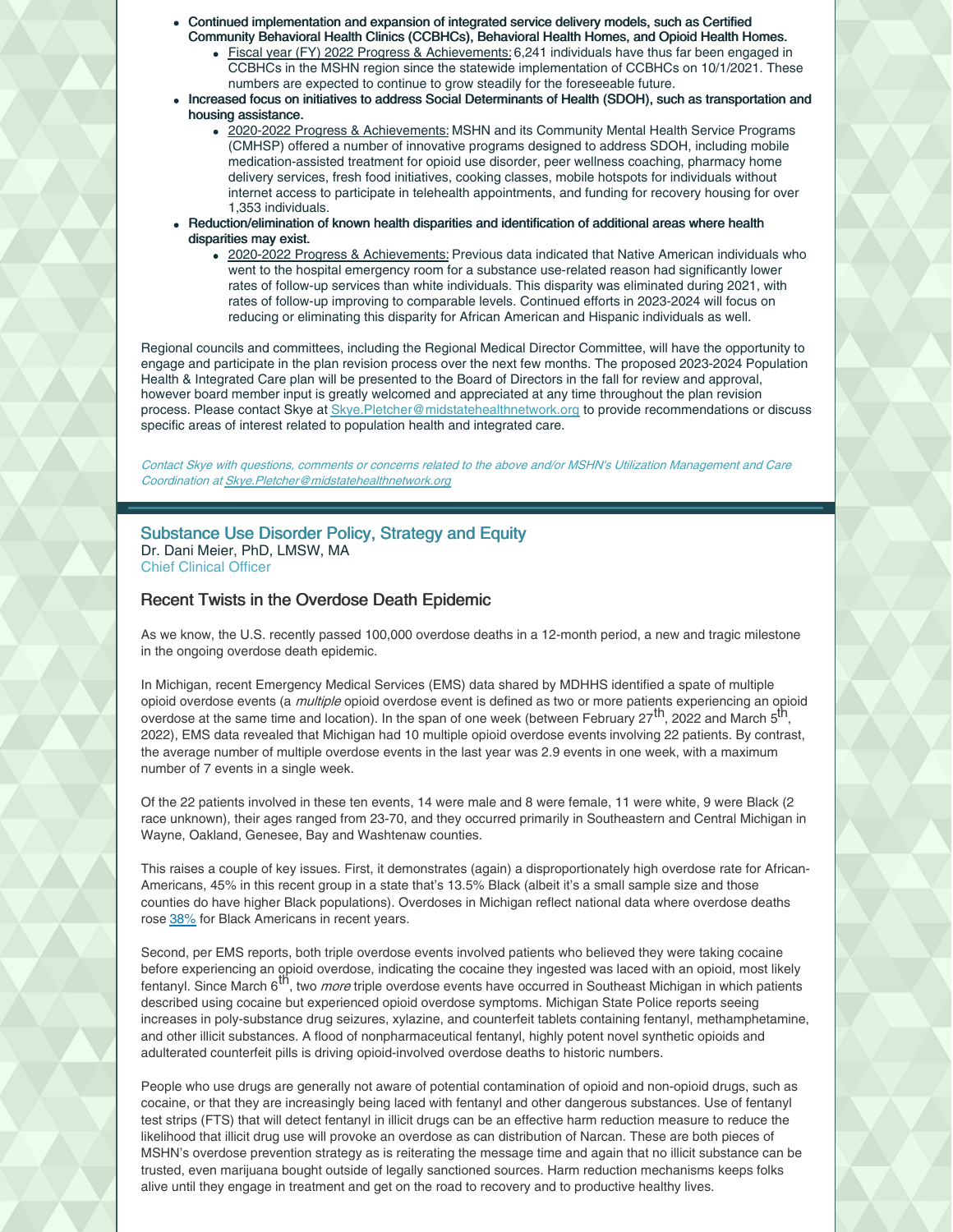

Contact Dani with questions, comments or concerns related to the above and/or MSHN SUD Treatment and Prevention at [Dani.Meier@midstatehealthnetwork.org](mailto:Dani.Meier@midstatehealthnetwork.org)

# Substance Use Disorder Providers and Operations

Dr. Trisha Thrush, PhD, LMSW Director of SUD Services and Operations

## Contingency Management

Contingency management (CM) has been shown to be an effective approach for individuals with a substance use disorder (SUD) in more than 100 randomized controlled trials over 50 years. Evidence has shown that it can double abstinence rates across opioids, stimulants, alcohol, tobacco, and nicotine, compared to usual care alone. Studies conducted in both methadone treatment programs, and outpatient SUD treatment programs, have demonstrated that incentive-based interventions are highly effective in increasing retention and promoting recovery. It is the most effective and most evidence-based treatment for stimulant use disorders (National Council for Mental Wellbeing, 2022).

Contingency management (CM) is a type of behavioral therapy in which individuals are reinforced, or rewarded, for evidence of positive behavioral change. For individuals with SUD needs, this may mean targeting items like abstinence from drugs or adherence to treatment (for example appointment attendance, attending a community recovery group, or completing "homework"). When the person meets the agreed upon goal or succeeds in completing the task, then they are provided with an incentive. Contingency management is often referred to as motivational incentives, the prize method, or the carrot and stick method. The CM approach is based on the principle of operant conditioning – that behavior is shaped by its consequences.

On March 8, 2022, the Office of Inspector General (OIG) issued a favorable advisory opinion regarding CM, as well as advancing CM being among the Biden Administrations drug policy priorities. However, CM remains a highly underutilized intervention by substance use treatment providers in the U.S. due to several barriers, including the widespread perception that monetary incentives more than \$75 per patient may violate federal laws (National Council for Mental Wellbeing, 2022). Substance use treatment providers have addressed these challenges by developing creative approaches that individuals in services are responding positively to. Some of these include approaches like voucher-based reinforcement and prize incentive CM.

MSHN regional data for 2021, indicates the top three primary substances reported at time of admission to SUD treatment programs to beheroin/synthetic opiates (51%), alcohol (30%), and

cocaine/crack/methamphetamines/speed (13%). Contingency management data indicates effectiveness in supporting treatment retention and abstinence from substances for each of these, and especially for stimulant use disorders. The State of Michigan has also supported the use of CM implementation and offered trainings to build provider knowledge to implementation fidelity. At present, the MSHN region has a few providers implementing CM programs across the region and would be interested in assisting others in learning and onboarding this valuable evidence-based intervention into practice. Interested providers can feel free to reach out to Trisha Thrush at [Trisha.Thrush@midstatehealthnetwork.org](mailto:Trisha.Thrush@midstatehealthnetwork.org).

Contact Trisha with questions, comments or concerns related to the above and/or MSHN SUD Treatment and Prevention at [Trisha.Thrush@midstatehealthnetwork.org](mailto:Trisha.Thrush@midstatehealthnetwork.org)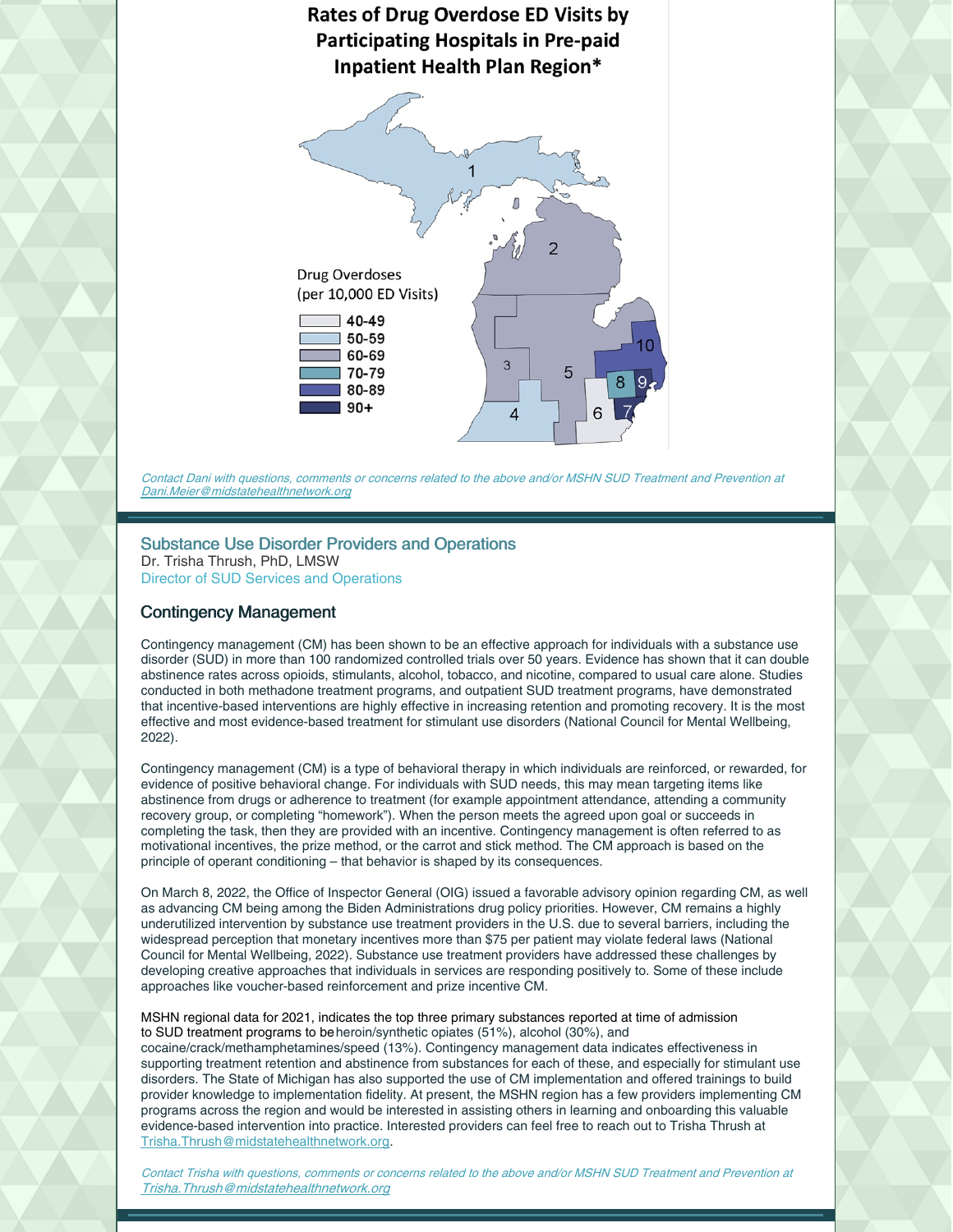# Quality, Compliance & Customer Service

Kim Zimmerman, MBA-HC, LBSW, CHC Chief Compliance and Quality Officer Amy Dillon, MSA, MS-CED Quality Assurance and Performance Improvement Manager

In the promotion of compliance quality, and customer service, MSHN participates in several different initiatives statewide and regionally. Provided in this article is a brief summary of MSHN's involvement in both participating and leading efforts related to reciprocity activities and standards.

To align with MDHHS [Reciprocity](https://www.michigan.gov/documents/mdhhs/Reciprocity_Standards_702783_7.pdf) Standards, MSHN continues to promote system efficiencies across all levels of service delivery and management by working closely with the Community Mental Health Service Participants (CMHSPs), statewide partners, and stakeholders toward preventing unnecessary duplication of effort and repetitive use of scarce public resources. Below is an update on projects to increase reciprocity efforts statewide and regionally.

#### Statewide Training Guidelines Workgroup (STGW)

The STGW is a workgroup created by the Community Mental Health Association of Michigan (CMHAM) for purposes of establishing a training guideline for Direct Support/Direct Care Professionals (DSP) staff. The workgroup is comprised of representatives from the Mental Health Association of Training, Provider Alliance, Provider agencies, CMHSPs, Michigan Department of Health and Human Services (MDHHS), Licensing and Regulatory Affairs (LARA), Pre-Paid Inpatient Plans (PIHPs) and other stakeholders. MSHN serves as the liaison between the STGW and the PIHP Chief Executive Officers (CEOs).

Fiscal Year 2021-Present Accomplishments

- Established vetting tool submission process for PIHP, CMHSP, and Provider Networks
- Established central location (*ImprovingMiPractices website*) (IMP) to maintain most up to date vetting tools and approved training list
- Thirty-two (32) training guidelines and vetting tools available on IMP website
- One hundred sixty-three (163) trainings have been approved by STGW via the vetting process
- Expanded group participation by fourteen (14) individuals stemming from provider level, CMHSP level, and PIHP level

Ongoing Efforts- Fiscal Year2022

- Continuous review and update of vetting tools and guidelines to ensure alignment with requirements
- Continuous work with LARA and MDHHS to ensure cohesive messaging and understanding of training requirements for Direct Care Professionals (DSP) and those employing DSPs.
- Establish more consistent and elaborate processes, inclusive of STGW group members, for guideline reviews and vetting submission approvals

## MDHHS Universal Credentialing Project (Statewide)

On December 29<sup>th</sup>, 2020, *[Public](http://www.legislature.mi.gov/(S(2yiyh3xzm1b1fqkvzm2dgbus))/mileg.aspx?page=getObject&objectName=2019-HB-5178) Act 282 of 2020* was signed into law. The Act requires MDHHS to establish, maintain, and revise as necessary, a uniform community mental health services credentialing program for state department or agency use.

MDHHS created a workgroup comprised of MDHHS staff and contractors, PIHPs, and CMHSPs to assist in the development of a universal credentialing program. The workgroup began in February 2022 and is focused on two areas; 1) Identifying and agreeing upon data fields that must be in the credentialing/profile process and, 2) Identifying common credentialing workflows among PIHPs and CMHSPs used to credential organizational providers and Licensed Individual Practitioners (LIPs).

MDHHS has made clear that the project is a priority, and it is expected that there will be a short-term timeline for completion as the legislation has timeframe requirements attached.

## PIHP Reciprocity Project- Substance Use Disorder (SUD) Providers (Statewide)

In alignment with MDHHS Reciprocity Standards, PIHPs have accepted monitoring reports from other PIHPs for contracted SUD providers in another PIHP service area. The PIHP CEO group has approved a process to establish a site shared among PIHPs to store and access SUD Monitoring reports.

#### Regional Monitoring – Autism (ABA), Financial Management Services (FMS), Inpatient Psychiatric Hospital Unit (IPHU) (Statewide and Regional)

MSHN staff continue to coordinate CMHSP reciprocity for ABA, FMS, and IPHU providers by utilizing a regional standard contract and conducting regional monitoring. The monitoring teams conduct reviews in concert to eliminate multiple monitoring visits by each CMHSP for the same providers.

## MSHN Regional Training Coordinators Group (Regional)

The regional training coordinator group is comprised of training coordinators from each of the twelve (12) CMHSPs within the region. The group meets quarterly and is tasked with two primary functions 1) to review and approve the Medicaid Sub-Contract Training Grid and, 2) Roll-out the STGW training reciprocity within their service areas. The groups primary focus has been ensuring that all CMHSP Level Direct Support Professional (DSP) trainings have been vetted. Once the CMHSP completes their vetting, they will then collaborate with their provider networks to